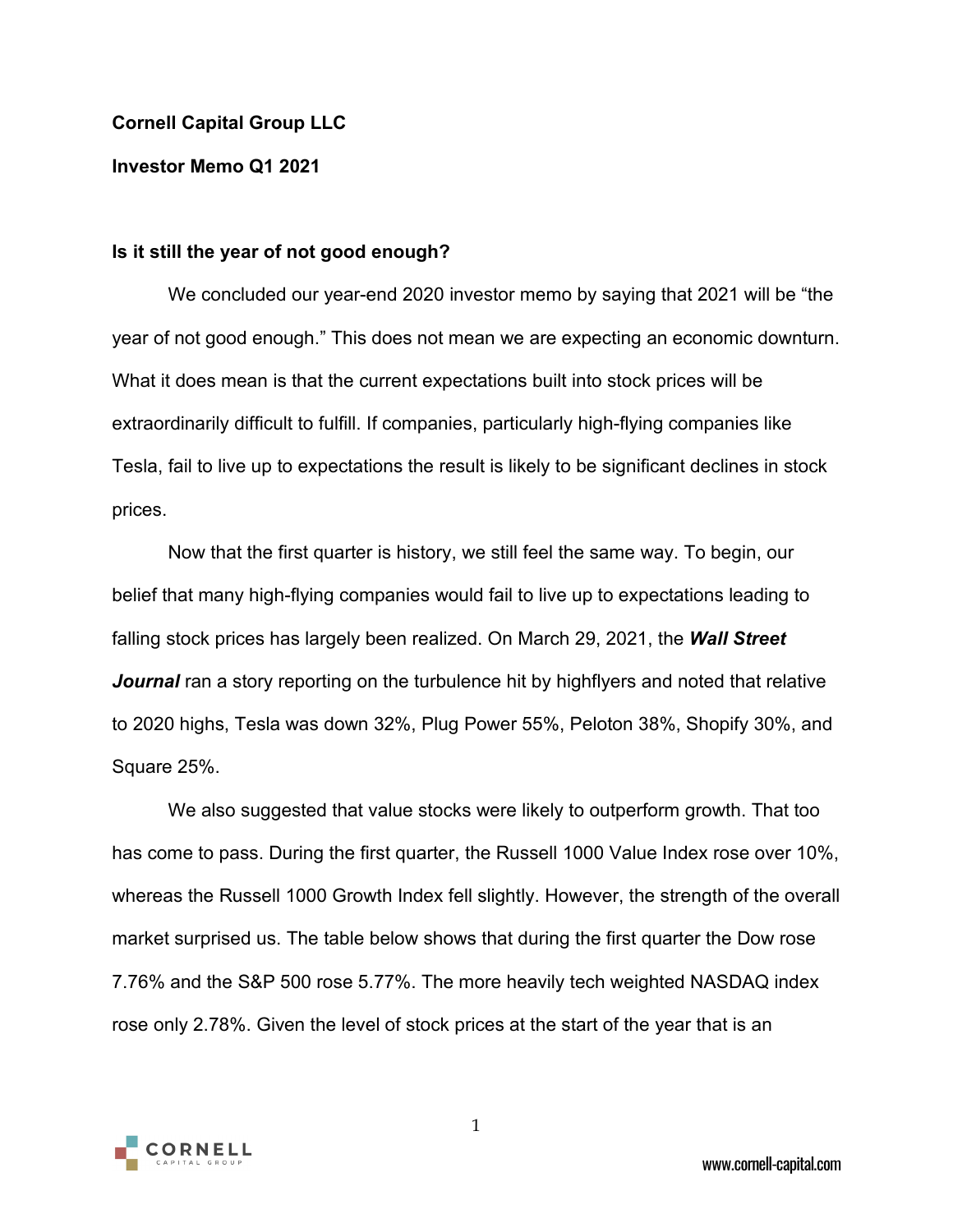impressive performance. One we think the market will be hard pressed to repeat in the second quarter.

|                               | Dow Jones<br><b>Index</b> | <b>S&amp;P 500 Index</b> | <b>NASDAQ Index</b> |
|-------------------------------|---------------------------|--------------------------|---------------------|
| Year end 2020                 | 30,606.48                 | 3,756.07                 | 12,888.28           |
| <b>First quarter end 2021</b> | 32,981.55                 | 3,972.89                 | 13,246.87           |
| <b>Percent change</b>         | 7.76%                     | 5.77%                    | 2.78%               |

### **Interest rates and inflation**

Another theme of our year-end memo was that investors should pay close attention to interest rates and inflation. We noted that there is a dark side to the current low interest rates. Given a 10-year Treasury rate of about 1% at year end, we said that it was hard to see rates going much lower. Consequently, falling rates would no longer be a force driving stock prices higher. That turned out to be correct. Rates did rise to about 1.75%, but the stock market shook off the increase and rose anyway.

We also worried about inflation fears pushing interest rates higher. We are now more concerned about that than ever. We agree with Larry Summers, the ex-Treasury Secretary and Harvard University President, who stated that current macroeconomic policy is the least responsible it has been in 40 years. Summers believes that the combination of massive stimulus, big deficits, and exceptionally easy monetary policy are likely to ignite inflation.



2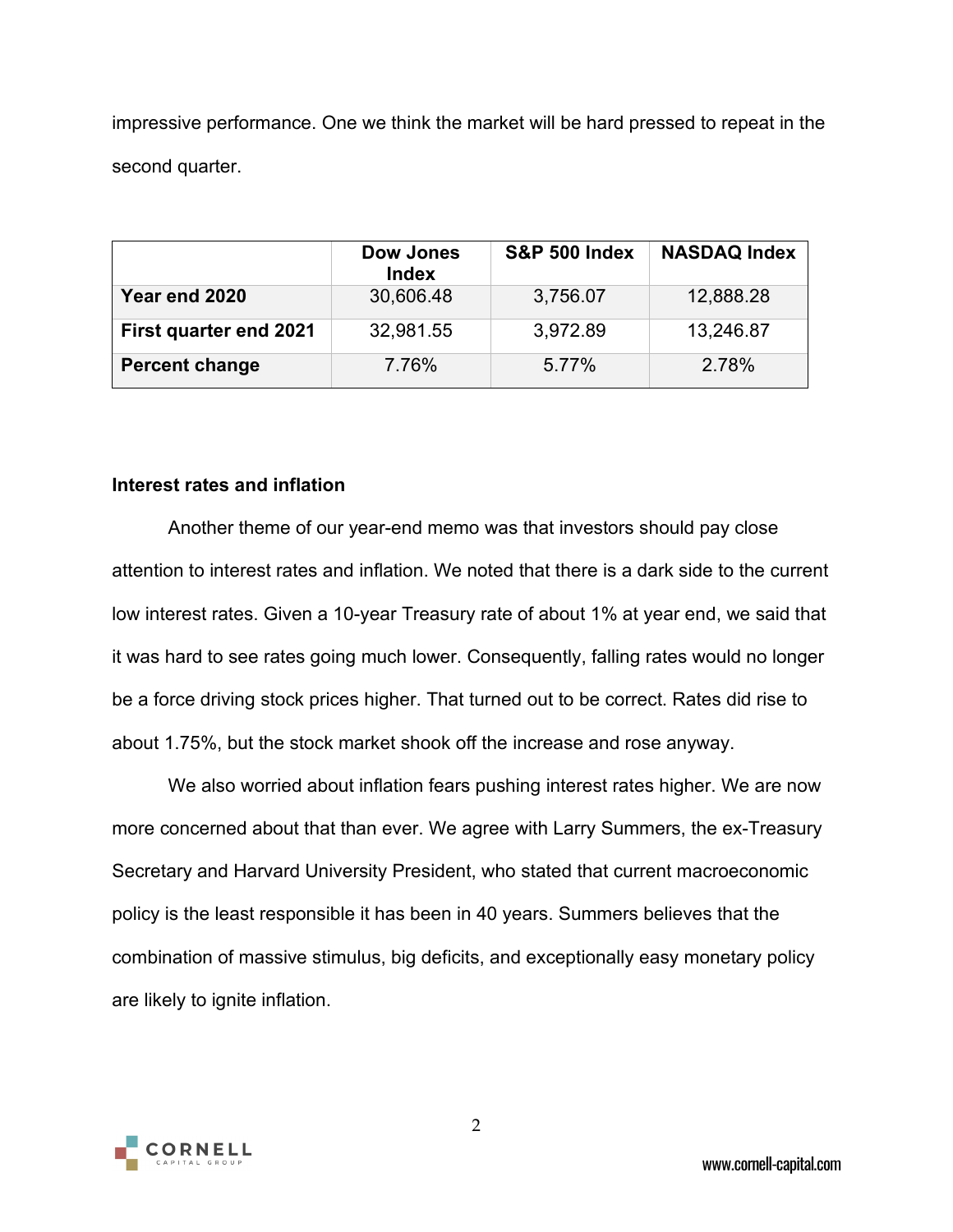Many commentators seem to believe that if the 10-year Treasury rate starts to rise, the Fed can come racing to the rescue and push the rate back down. We agree with our colleague, Aswath Damodaran, that the financial media significantly exaggerates the ability of the Fed to affect long-terms rates by any means other than controlling inflation. The chart below, taken from [Prof. Damodaran's website,](http://aswathdamodaran.blogspot.com/) compares what he calls the intrinsic 10-year Treasury rate, the sum of real growth and inflation, to the observed 10-year rate. Notice that over the long-run the two track quite well indicating that the two primary determinants of the 10-year Treasury rate are real growth and inflation.



#### T.Bond Rate - Actual versus Intrinsic: 1954-2020

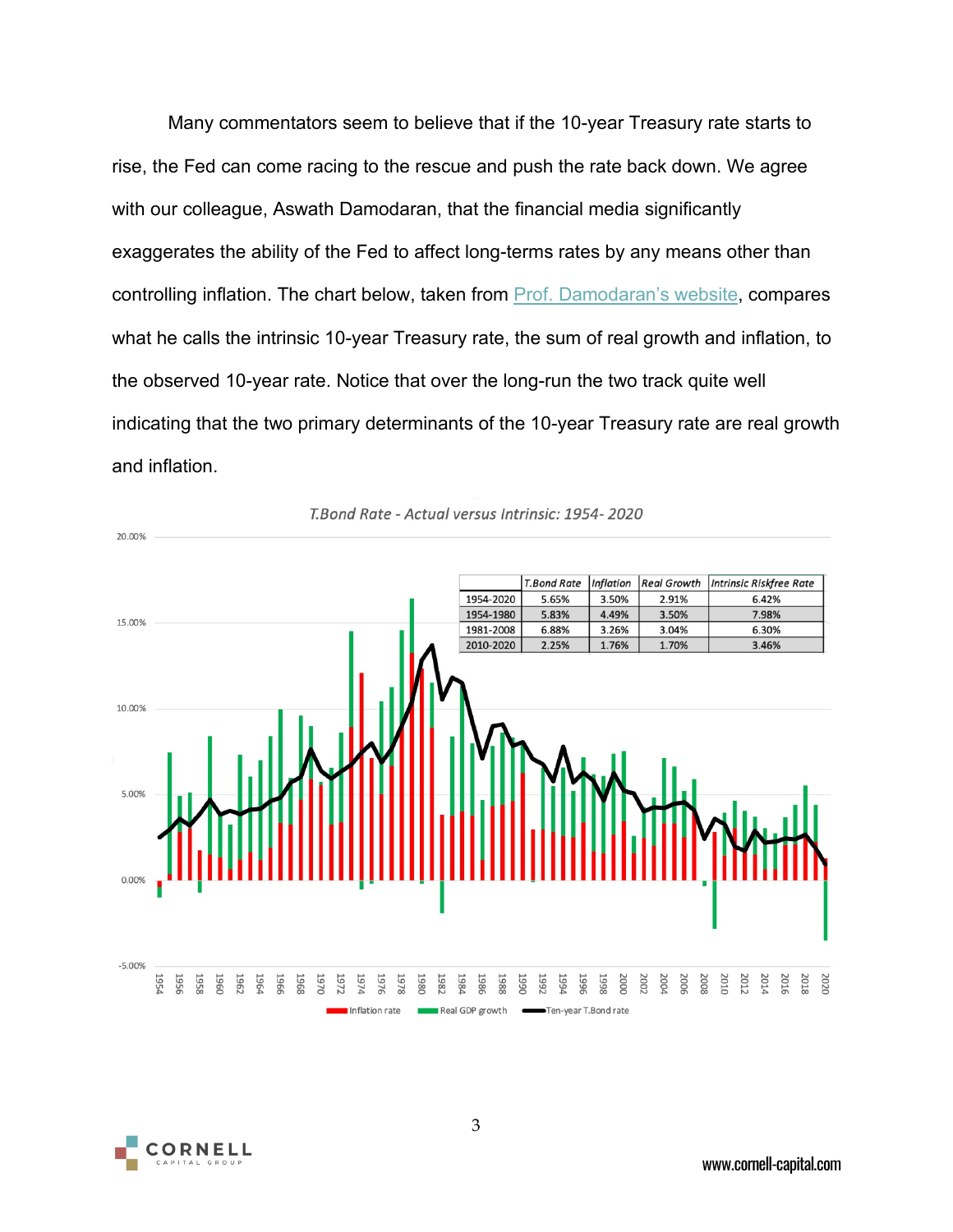The two determinants have markedly different implications for stock prices. Although accelerating real growth produces higher interest rates, and thereby higher discount rates, the downward pressure is likely to be more than offset by the benefits of greater real growth on both revenues and margins. If rising rates are primarily due to inflation, the effects are far more likely to be negative. Consequently, investors need to pay close attention not only to the 10-year rate itself, but also the reason for its variation.

## **The CCG Indexes in Q1**

Last year we created several new indexes. The first was the CCG Quarantine Index, which consists of companies we felt would benefit most of Covid restrictions. The was the CCG Anti-Quarantine Index consisting of companies that we believed would benefit from a reopening of the economy. It is no surprise the Quarantine Index greatly outperformed the Anti-Quarantine index in 2020. The first quarter 2021 however has been a much different story. Whereas the Quarantine index was largely flat, the Anti-Quarantine Index jumped by almost 40%. The market was clearly anticipating a reopening of the economy during the first quarter.

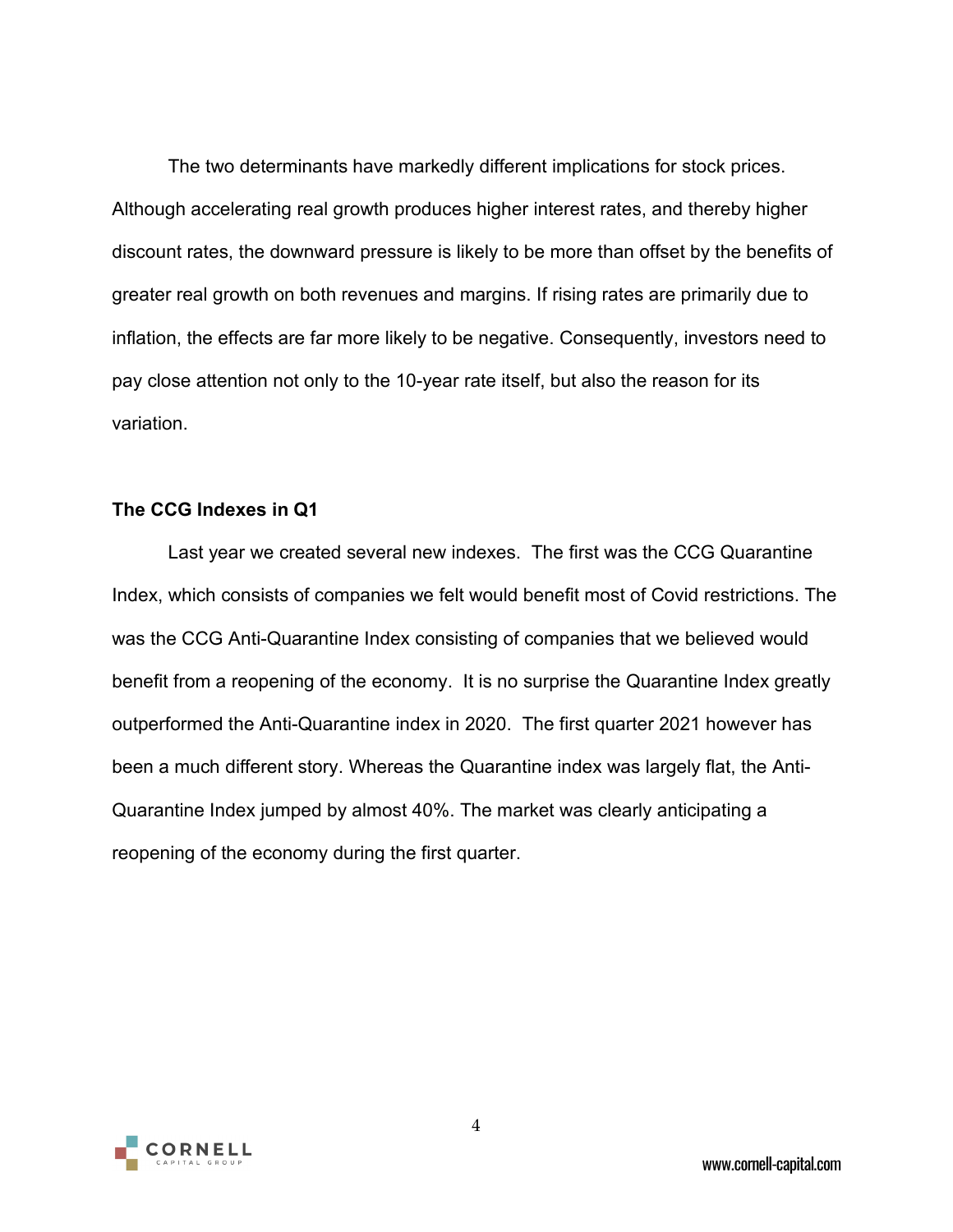

Our newest index the CCG Disruption index which is composed of companies widely characterized as "disrupters." The Disruption Index much like the Quarantine Index has had an eventful and volatile start to the year. After being up as much as 30% in February, it dropped sharply to end the quarter down despite a rise in the overall market as measured by the S&P 500. In our view, the subsequent poor performance can be attributed largely to the sky-high prices being paid for the stock of the disrupters early in the year. Even after the drop, the valuations of many disrupters still look frothy to us, due in part to what we call the big market delusion.



5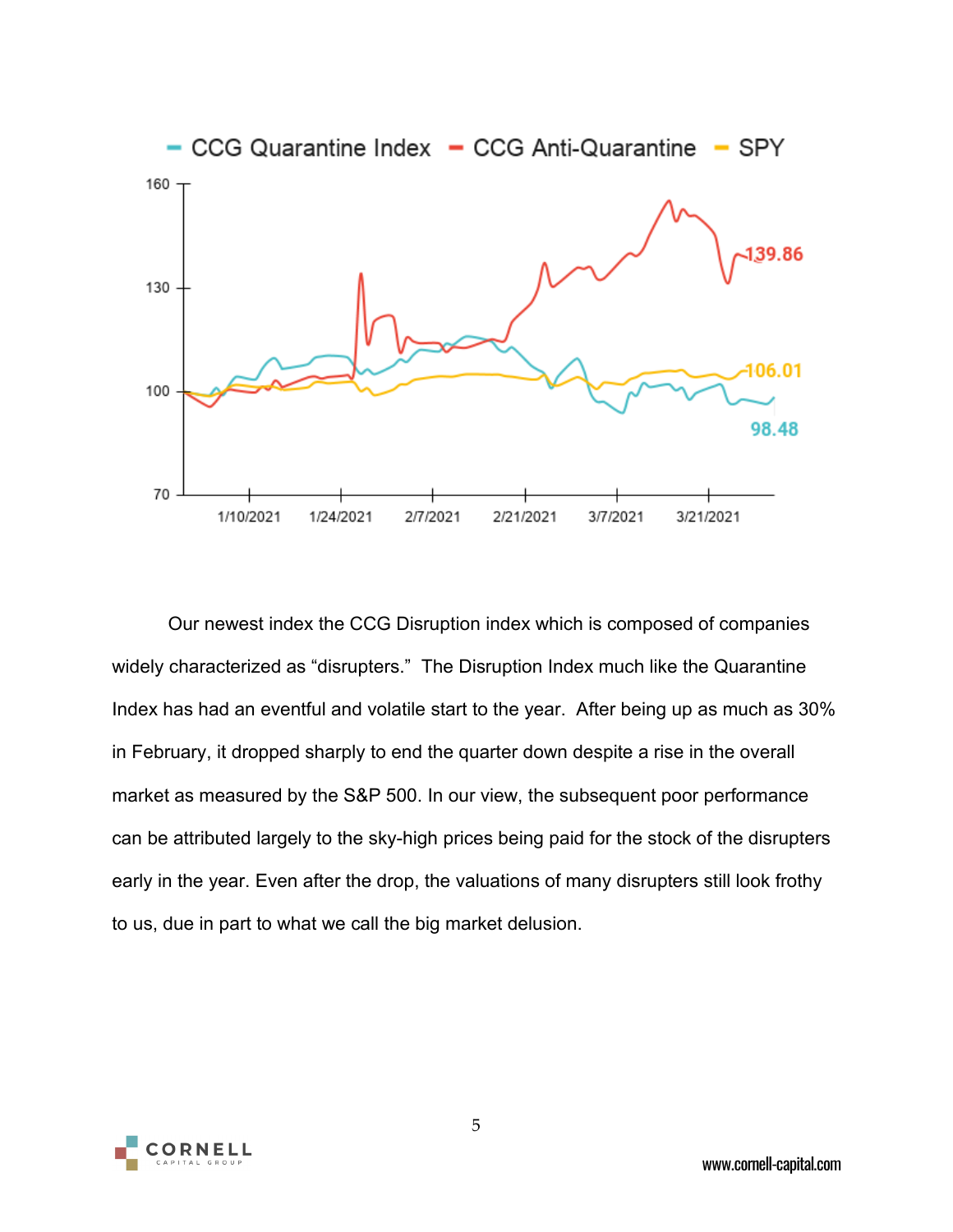

## **Q1 Research: Big Market Delusion – EVs**

In Q1 [Cornell-Capital](https://www.cornell-capital.com/) completed a research paper, Big Market Delusion – EVs, in conjunction with [Research Affiliates.](https://www.researchaffiliates.com/en_us/home.html) The paper was widely covered by media worldwide. It made a simple point. A change in the light vehicle manufacturing market from gas to electric propulsion will not change the competitive, capital intensive nature of the business. Like any competitive business, margins will be compressed and there will be many losers and some big winners. As the paper went to press, all EV makers were priced as if they would be winners. The paper concludes that investors should be aware that such an outcome does not make sense. The sum of the parts cannot be worth more than the whole.